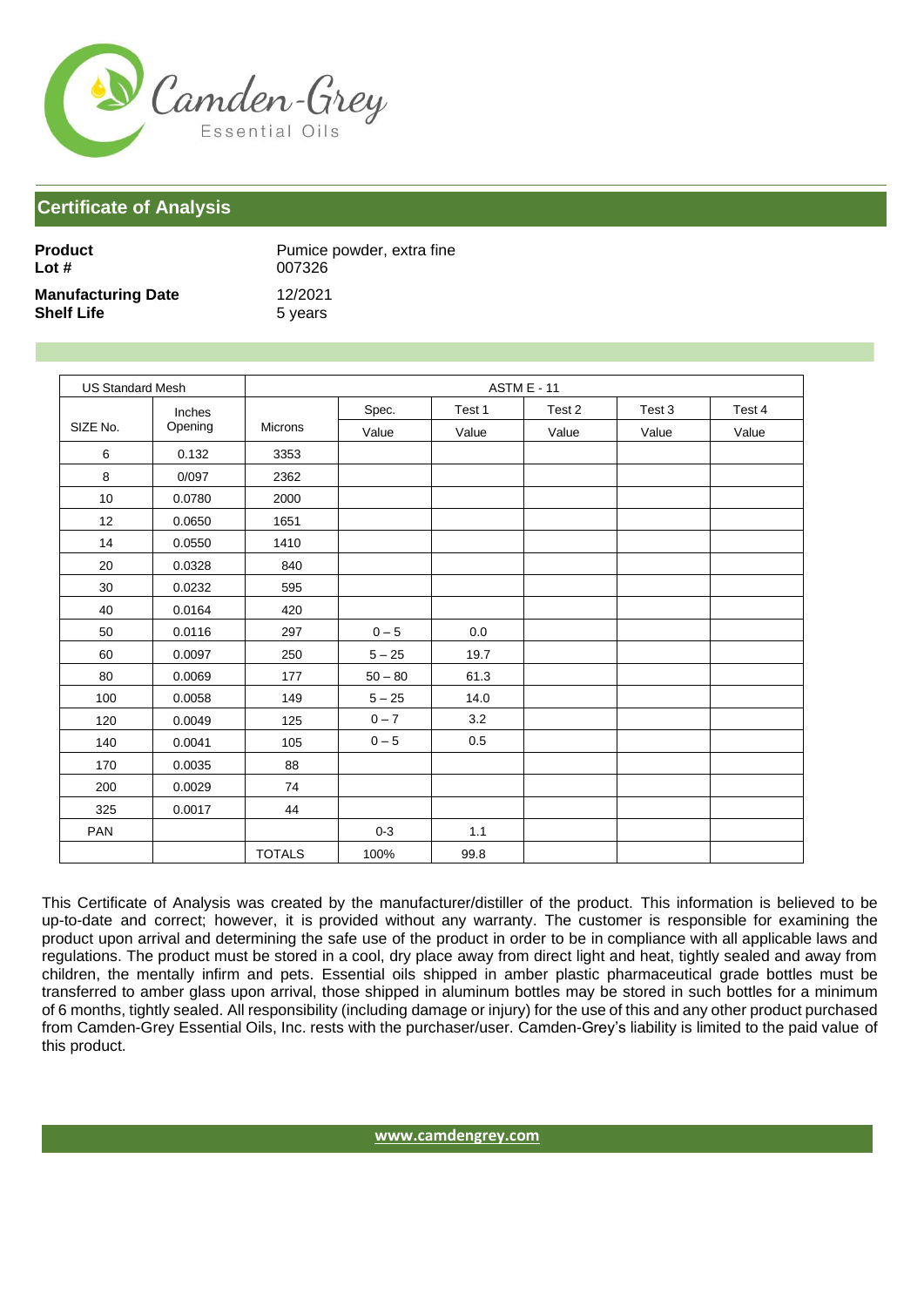

| <b>Product</b>            | Pumice powder, extra fine |
|---------------------------|---------------------------|
| Lot $#$                   | 005538                    |
| <b>Manufacturing Date</b> | 06/2021                   |
| <b>Shelf Life</b>         | 2 years                   |

| <b>US Standard Mesh</b> |         |               |           |        | <b>ASTM E - 11</b> |        |        |
|-------------------------|---------|---------------|-----------|--------|--------------------|--------|--------|
|                         | Inches  |               | Spec.     | Test 1 | Test 2             | Test 3 | Test 4 |
| SIZE No.                | Opening | Microns       | Value     | Value  | Value              | Value  | Value  |
| 6                       | 0.132   | 3353          |           |        |                    |        |        |
| 8                       | 0/097   | 2362          |           |        |                    |        |        |
| 10                      | 0.0780  | 2000          |           |        |                    |        |        |
| 12                      | 0.0650  | 1651          |           |        |                    |        |        |
| 14                      | 0.0550  | 1410          |           |        |                    |        |        |
| 20                      | 0.0328  | 840           |           |        |                    |        |        |
| $30\,$                  | 0.0232  | 595           |           |        |                    |        |        |
| 40                      | 0.0164  | 420           |           |        |                    |        |        |
| 50                      | 0.0116  | 297           | $0 - 5$   | 0.5    |                    |        |        |
| 60                      | 0.0097  | 250           | $5 - 25$  | 21.3   |                    |        |        |
| 80                      | 0.0069  | 177           | $50 - 80$ | 52.9   |                    |        |        |
| 100                     | 0.0058  | 149           | $5 - 25$  | 15.3   |                    |        |        |
| 120                     | 0.0049  | 125           | $0 - 7$   | 5.5    |                    |        |        |
| 140                     | 0.0041  | 105           | $0 - 5$   | 2.0    |                    |        |        |
| 170                     | 0.0035  | 88            |           |        |                    |        |        |
| 200                     | 0.0029  | 74            |           |        |                    |        |        |
| 325                     | 0.0017  | 44            |           |        |                    |        |        |
| PAN                     |         |               | $0 - 3$   | 2.1    |                    |        |        |
|                         |         | <b>TOTALS</b> | 100%      | 99.7   |                    |        |        |

This Certificate of Analysis was created by the manufacturer/distiller of the product. This information is believed to be up-to-date and correct; however, it is provided without any warranty. The customer is responsible for examining the product upon arrival and determining the safe use of the product in order to be in compliance with all applicable laws and regulations. The product must be stored in a cool, dry place away from direct light and heat, tightly sealed and away from children, the mentally infirm and pets. Essential oils shipped in amber plastic pharmaceutical grade bottles must be transferred to amber glass upon arrival, those shipped in aluminum bottles may be stored in such bottles for a minimum of 6 months, tightly sealed. All responsibility (including damage or injury) for the use of this and any other product purchased from Camden-Grey Essential Oils, Inc. rests with the purchaser/user. Camden-Grey's liability is limited to the paid value of this product.

**[www.camdengrey.com](http://www.camdengrey.com/)**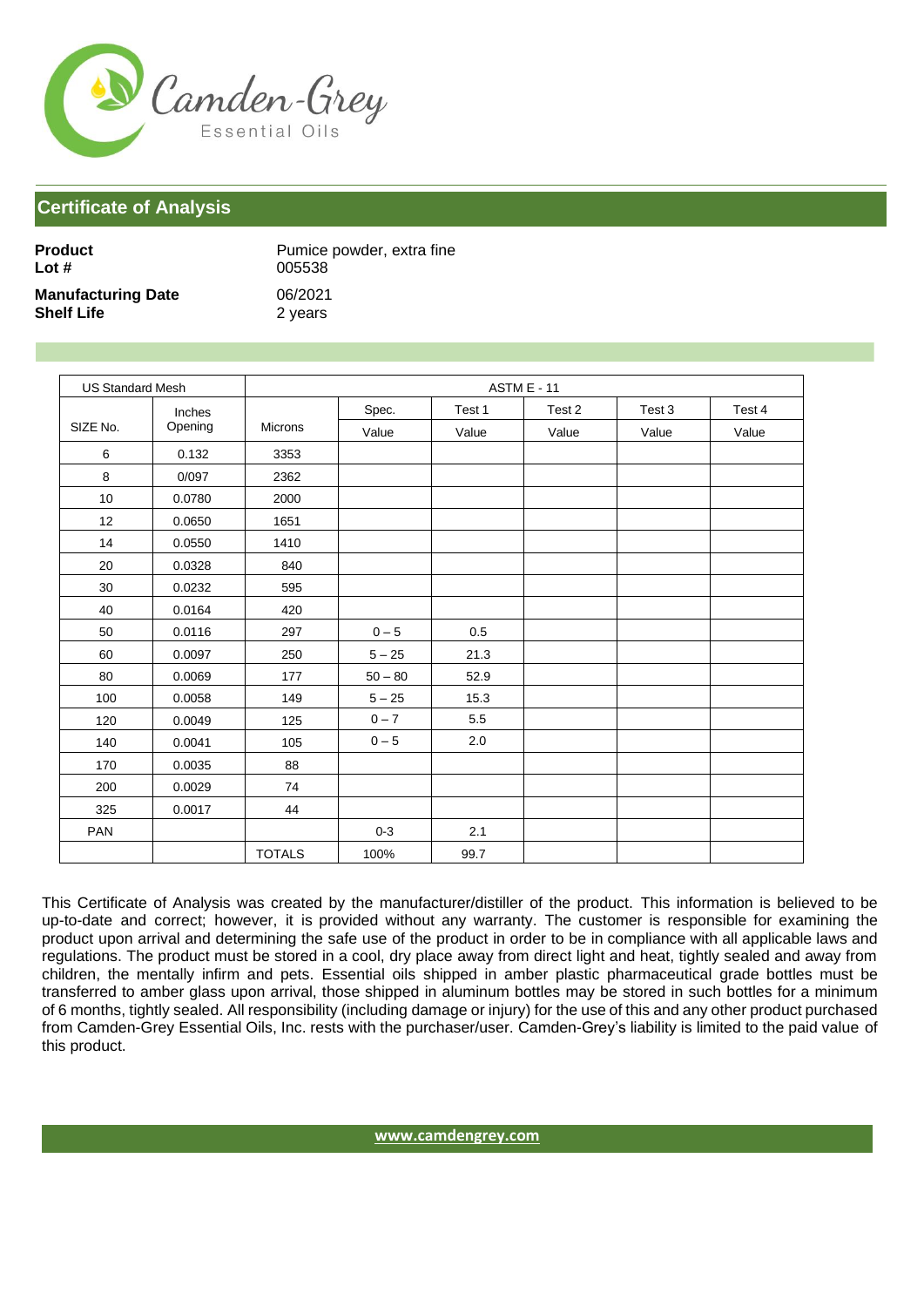

**Shelf Life** 5 years

**Product** Pumice powder, extra fine<br> **Lot #** 006886 **Lot #** 006886

| <b>US Standard Mesh</b> |         | ASTM E - 11   |           |        |        |        |        |
|-------------------------|---------|---------------|-----------|--------|--------|--------|--------|
|                         | Inches  |               | Spec.     | Test 1 | Test 2 | Test 3 | Test 4 |
| SIZE No.                | Opening | Microns       | Value     | Value  | Value  | Value  | Value  |
| 6                       | 0.132   | 3353          |           |        |        |        |        |
| 8                       | 0/097   | 2362          |           |        |        |        |        |
| 10                      | 0.0780  | 2000          |           |        |        |        |        |
| 12                      | 0.0650  | 1651          |           |        |        |        |        |
| 14                      | 0.0550  | 1410          |           |        |        |        |        |
| 20                      | 0.0328  | 840           |           |        |        |        |        |
| 30                      | 0.0232  | 595           |           |        |        |        |        |
| 40                      | 0.0164  | 420           |           |        |        |        |        |
| 50                      | 0.0116  | 297           | $0-5$     | 0.1    |        |        |        |
| 60                      | 0.0097  | 250           | $5 - 25$  | 15.7   |        |        |        |
| 80                      | 0.0069  | 177           | $50 - 80$ | 65.2   |        |        |        |
| 100                     | 0.0058  | 149           | $5 - 25$  | 13.8   |        |        |        |
| 120                     | 0.0049  | 125           | $0 - 7$   | 4.1    |        |        |        |
| 140                     | 0.0041  | 105           | $0-5$     | 0.8    |        |        |        |
| 170                     | 0.0035  | 88            |           |        |        |        |        |
| 200                     | 0.0029  | 74            |           |        |        |        |        |
| 325                     | 0.0017  | 44            |           |        |        |        |        |
| PAN                     |         |               | $0 - 3$   | 0.1    |        |        |        |
|                         |         | <b>TOTALS</b> | 100%      | 99.8   |        |        |        |

This Certificate of Analysis was created by the manufacturer/distiller of the product. This information is believed to be up-to-date and correct; however, it is provided without any warranty. The customer is responsible for examining the product upon arrival and determining the safe use of the product in order to be in compliance with all applicable laws and regulations. The product must be stored in a cool, dry place away from direct light and heat, tightly sealed and away from children, the mentally infirm and pets. Essential oils shipped in amber plastic pharmaceutical grade bottles must be transferred to amber glass upon arrival, those shipped in aluminum bottles may be stored in such bottles for a minimum of 6 months, tightly sealed. All responsibility (including damage or injury) for the use of this and any other product purchased from Camden-Grey Essential Oils, Inc. rests with the purchaser/user. Camden-Grey's liability is limited to the paid value of this product.

**[www.camdengrey.com](http://www.camdengrey.com/)**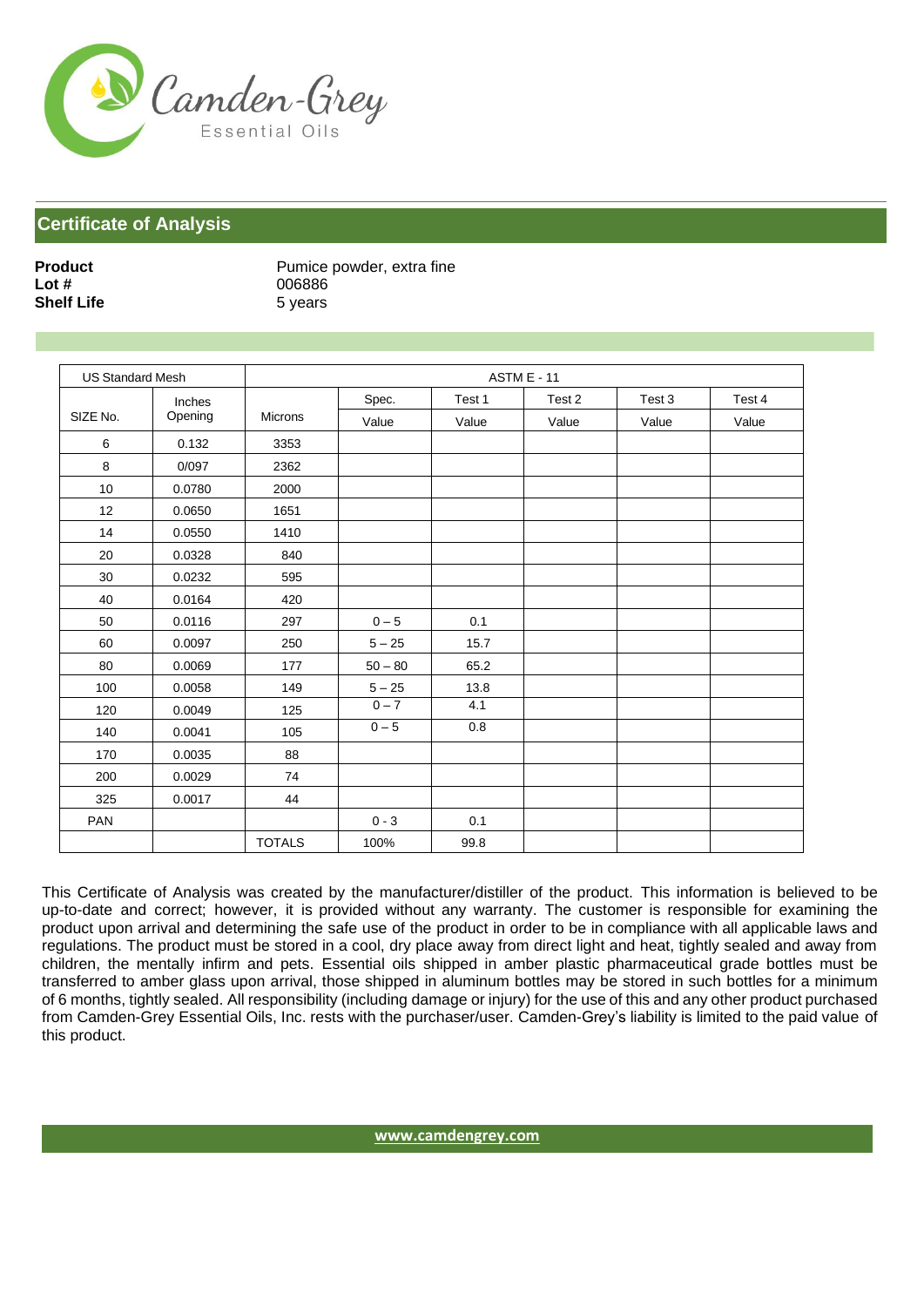

| <b>Product</b>    |  |  |  |  |  |
|-------------------|--|--|--|--|--|
| Lot $#$           |  |  |  |  |  |
| <b>Shelf Life</b> |  |  |  |  |  |

Pumice powder, extra fine **Lot #** 006454 **5 years** 

| <b>US Standard Mesh</b> |         | <b>ASTM E - 11</b> |           |        |        |        |        |
|-------------------------|---------|--------------------|-----------|--------|--------|--------|--------|
|                         | Inches  |                    | Spec.     | Test 1 | Test 2 | Test 3 | Test 4 |
| SIZE No.                | Opening | <b>Microns</b>     | Value     | Value  | Value  | Value  | Value  |
| 6                       | 0.132   | 3353               |           |        |        |        |        |
| 8                       | 0/097   | 2362               |           |        |        |        |        |
| 10                      | 0.0780  | 2000               |           |        |        |        |        |
| 12                      | 0.0650  | 1651               |           |        |        |        |        |
| 14                      | 0.0550  | 1410               |           |        |        |        |        |
| 20                      | 0.0328  | 840                |           |        |        |        |        |
| 30                      | 0.0232  | 595                |           |        |        |        |        |
| 40                      | 0.0164  | 420                |           |        |        |        |        |
| 50                      | 0.0116  | 297                | $0 - 0$   | 0.0    |        |        |        |
| 60                      | 0.0097  | 250                | $5 - 25$  | 7.6    |        |        |        |
| 80                      | 0.0069  | 177                | $50 - 80$ | 72.5   |        |        |        |
| 100                     | 0.0058  | 149                | $5 - 25$  | 15.4   |        |        |        |
| 120                     | 0.0049  | 125                | $0 - 7$   | 4.2    |        |        |        |
| 140                     | 0.0041  | 105                | $0 - 5$   | 0.1    |        |        |        |
| 170                     | 0.0035  | 88                 |           |        |        |        |        |
| 200                     | 0.0029  | 74                 |           |        |        |        |        |
| 325                     | 0.0017  | 44                 |           |        |        |        |        |
| PAN                     |         |                    | $0 - 3$   | 0.1    |        |        |        |
|                         |         | <b>TOTALS</b>      | 100%      | 99.9   |        |        |        |

This Certificate of Analysis was created by the manufacturer/distiller of the product. This information is believed to be up-to-date and correct; however, it is provided without any warranty. The customer is responsible for examining the product upon arrival and determining the safe use of the product in order to be in compliance with all applicable laws and regulations. The product must be stored in a cool, dry place away from direct light and heat, tightly sealed and away from children, the mentally infirm and pets. Essential oils shipped in amber plastic pharmaceutical grade bottles must be transferred to amber glass upon arrival, those shipped in aluminum bottles may be stored in such bottles for a minimum of 6 months, tightly sealed. All responsibility (including damage or injury) for the use of this and any other product purchased from Camden-Grey Essential Oils, Inc. rests with the purchaser/user. Camden-Grey's liability is limited to the paid value of this product.